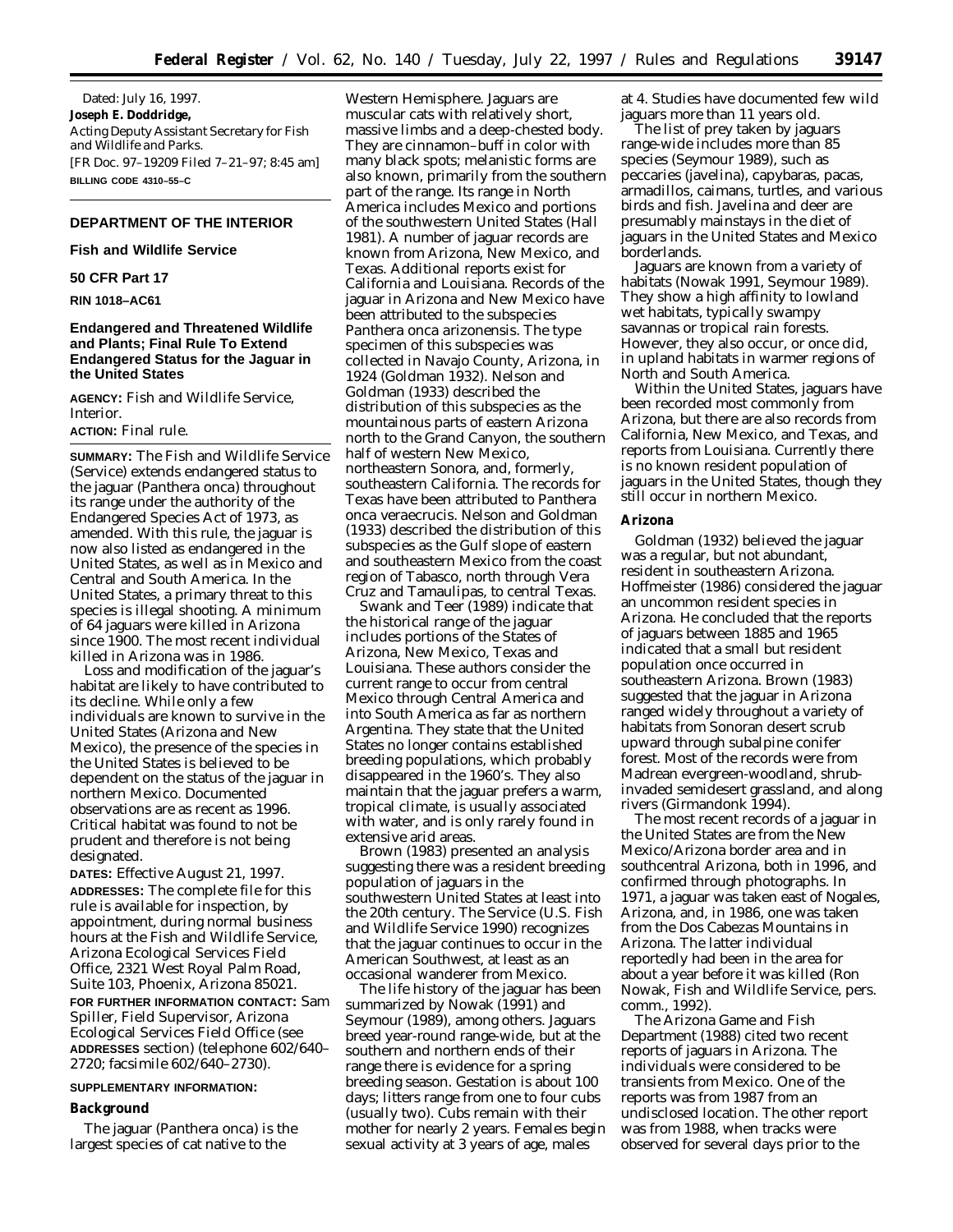treeing of a jaguar by hounds in the Altar Valley, Pima County.

An unconfirmed report of a jaguar at the Coronado National Memorial was made in 1991 (Ed Lopez, Coronado National Memorial, pers. comm., 1992). In 1993, an unconfirmed sighting of a jaguar was reported for Buenos Aires National Wildlife Refuge (William Kuvlesky, Fish and Wildlife Service, *in litt.,* 1993). The following are historical accounts of jaguar occurrence:

*California*. Merriam (1919) summarized several accounts of jaguars, from various locations in California, which were obtained from documents published between 1814 and 1860. Strong (1926) provided evidence the Cahuilla Indians of the Coachella Valley and San Jacinto and Santa Rosa Mountains of southern California were familiar with the jaguar. Nowak (1975) mentioned reports of jaguars in the Tehachapi Mountains from 1855, and the last known individual from California which was killed near Palm Springs in 1860 (Strong 1926). Nowak speculated the animal may have been a breeding individual.

*Louisiana*. Nowak (1973) speculated on the occurrence of jaguars east of Texas. Several early accounts mentioned jaguars and tigers. He cited Baird (1859) who believed that specimens had been taken from Louisiana. Nowak also discussed the killing of what was probably a jaguar near New River, Ascension Parish, Louisiana in 1886. Lowery (1974) mentioned this killing and included the jaguar in the fauna of Louisiana on a provisional basis.

*New Mexico*. Barber (1902) speculated that jaguars made their way into the Mogollon Mountains of New Mexico by ascending the Gila River. Bailey (1931) suggested that jaguars seemed to be native in southern New Mexico but were regarded as wanderers from across the United States-Mexico border. He listed nine reports of jaguars in New Mexico from 1855 to 1905. Brown (1983) stated that the last record from New Mexico was from 1905. Nowak (1975) mentioned reports of jaguars along the Rio Grande from as late as 1922. Halloran (1946) reported that dogs ''jumped'' a jaguar in the San Andres Mountains in 1937. Findley *et al.* (1975) stated that jaguars once occurred as far north as northern New Mexico.

*Texas*. Bailey (1905) stated that the jaguar was once reported as common in southern and eastern Texas but had become extremely rare. Nowak (1975) believed that an established population once occurred in the dense thickets along the lower Nueces River and northeast to the Guadalupe River. He

suggested that jaguars probably continued to wander from Mexico into the brush country of the southernmost part of the State. However, brush clearing has possibly reduced chances for reestablishment of the species in Texas.

*Mexico*. Leopold (1959) believed the distribution of the jaguar in Mexico included the tropical forests of southeastern Mexico, the coastal plains to the mouth of the Rio Grande on the Gulf of Mexico side, and the Sonoran foothills of the Sierra Madre Occidental on the Pacific side. The highest densities of jaguars were found along heavily forested flatlands and foothills of southern Sinaloa, the swamps of coastal Nayarit, the remaining uncut forests along the Gulf coast as far east as central Campeche, and the great rain forests of northern Chiapas. He indicated that occasional wandering individuals were found far from these areas and that some had followed tropical gorges far into the mountains. He believed that jaguars had traveled up the Brazos, Pecos, Rio Grande, Gila, and Colorado Rivers on their northern movements. He mentioned a 1955 record of a jaguar near the southern tip of the San Pedro Martir range, Baja California. Leopold asserted that this individual was 500 miles from regularly occupied jaguar habitat.

Swank and Teer (1989) described the distribution of the jaguar in North America as a broad belt from central Mexico to Central America. They found that the most northerly established populations, as reported by Mexican officials, were in southern Sinaloa and southern Tamaulipas.

Brown (1991) did not believe the jaguar was extirpated from northern Mexico. Although jaguars were considered relatively common in Sonora in the 1930's and 1940's, he cited a population about 800 miles south of the United States-Mexico border as the most northern officially reported. However, Brown suggested that there may be more jaguars in Sonora than are officially reported. He mentioned reports of two jaguars which were killed in central Sonora around 1970. He also discussed assertions by the local Indians that both male and female jaguars still occurred in the Sierra Bacatete about 200 miles south of Arizona. Brown speculated that if a reproducing population of jaguars is still present in these mountains, it may be the source of individuals which travel northward through the Sierra Libre and Sierra Madera until they reach Arizona. Nowak (pers. comm., 1992) reiterated that as late as 1987, the species was still considered common in

the Sierra Bacatete near Guaymas, Sonora.

Brown (1989) reported that biologists from Mexico have stated that at least two jaguars have been killed in Chihuahua. In 1987, Nowak (pers. comm., 1992) claimed that jaguars were still regularly present along the Soto la Marina River of central Tamaulipas, which is about 150 miles from the southern tip of Texas. He also hypothesized that jaguars may be entering Arizona from Mexico due to habitat destruction in Sonora. Large stretches of natural forest were cleared in central Tamaulipas. In Arizona, by contrast, jaguar prey populations have increased, and large tracts of brush and canyon woodland are still available to provide cover for jaguars.

### **Previous Federal Actions**

Prior to this final rule, the jaguar was listed as endangered from the United States and Mexico border southward to include Mexico and Central and South America (37 FR 6476, March 30, 1972; 50 CFR 17.11, August 20, 1994). The species was originally listed as endangered in accordance with the Endangered Species Conservation Act of 1969 (ESCA). Pursuant to the ESCA, two separate lists of endangered wildlife were maintained, one for foreign species and one for species native to the United States. The jaguar appeared only on the List of Endangered Foreign Wildlife. In 1973, the Endangered Species Act (Act) superseded the ESCA. The foreign and native lists were replaced by a single ''List of Endangered and Threatened Wildlife,'' which was first published in the **Federal Register** on September 26, 1975 (40 FR 44412).

On July 25, 1979, the Service published a notice (44 FR 43705) stating that, through an oversight in the listing of the jaguar and six other endangered species, the United States populations of these species were not protected by the Act. The notice asserted that it was always the intent of the Service that all populations of the seven species deserved to be listed as endangered, whether they occurred in the United States or in foreign countries. Therefore, the notice stated that the Service intended to take action as quickly as possible to propose the United States populations of these species for listing.

On July 25, 1980, the Service published a proposed rule (45 FR 49844) to list the jaguar and four of the other species referred to above in the United States. The proposal for listing the jaguar and three other species was withdrawn on September 17, 1982 (47 FR 41145). The notice issued by the Service stated that the Act mandated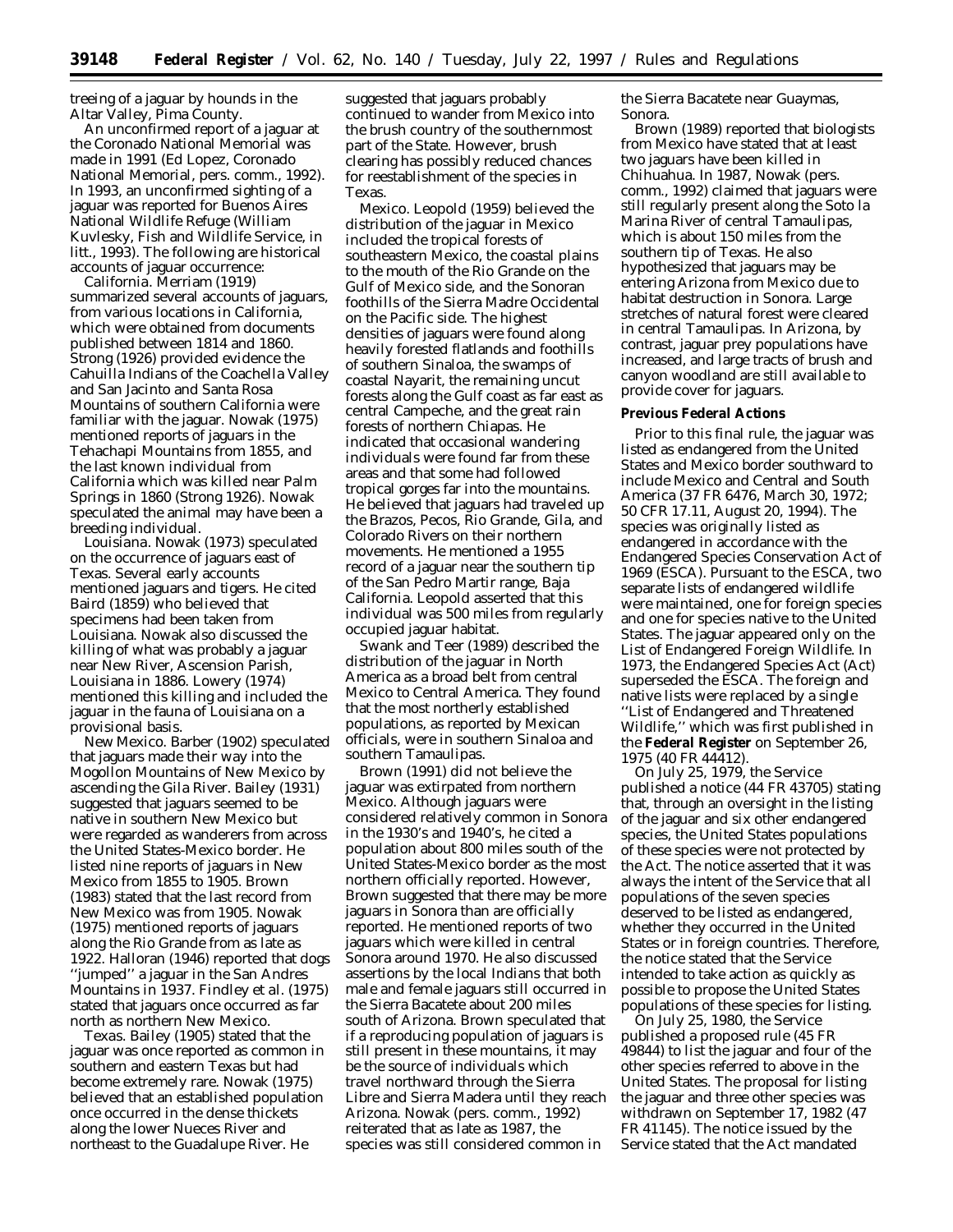withdrawal of proposed rules to list species which have not been finalized within 2 years of the proposal.

On August 3, 1992, the Service received a petition from the instructor and students of the American Southwest Sierra Institute and Life Net to list the jaguar as endangered in the United States. The petition was dated July 26, 1992. On April 13, 1993 (58 FR 19216), the Service published a finding that the petition presented substantial information indicating that listing may be warranted, and requested public comments and biological data on the status of the jaguar. On July 13, 1994 (59 FR 35674), the Service published a proposed rule to extend endangered status to the jaguar throughout its range.

On September 8, 1994, the Service received a petition from the Trans Texas Heritage Association to list the jaguar as extinct in the United States. The Service responded to the petitioner on December 5, 1994, that the request was not a petitionable action.

On April 10, 1995, Congress enacted a moratorium prohibiting work on listing actions (Public Law 104–6) and eliminated funding for the Service to conduct final listing activities. The moratorium was lifted on April 26, 1996, by means of a Presidential waiver, at which time limited funding for listing actions was made available through the Omnibus Budget Reconciliation Act of 1996 (Public Law No. 104–134, 100 Stat. 1321, 1996). The Service published guidance for restarting the listing program on May 16, 1996 (61 FR 24722). The listing process for the jaguar was resumed in September 1996, when the Southwest Center for Biological Diversity filed a law suit and motion for summary judgment for the Secretary to finalize the listing for the jaguar and four other species.

On January 15, 1997, the Arizona Game and Fish Department and New Mexico Department of Game and Fish requested that the Service reopen the jaguar public comment period for 70 days so that they could finalize and submit an interstate/intergovernmental ''Conservation Assessment and Strategy for the Jaguar in Arizona and New Mexico'' and ''Memorandum of Agreement for the Conservation of the Arizona Jaguar.'' These documents, collectively referred to as the Conservation Agreement (CA), reflect the commitments of the agencies to expedite the development and implementation of conservation measures needed for the Arizona jaguar in the United States.

The Service considered the CA as new information relevant to the listing determination. The comment period

was reopened for a total of 15 days, from January 31 through February 14, 1997 (62 FR 4718). The completion date for the final listing determination was reassigned to April 1, 1997. On March 14, 1997, the U.S. District Court for the District including Arizona ordered the Service to list the jaguar as endangered no later than 120 days from the date of the order. On July 3, 1997, the Court clarified that order, noting that the 120 day timeframe was provided for the Service to make a decision as to whether or not to extend endangered status for the jaguar in the United States.

#### **Summary of Comments and Recommendations**

In the July 13, 1994, proposed rule (59 FR 35674) and associated notifications, all interested parties were requested to submit factual reports or information that might bear on whether or not the jaguar should be listed. The comment period originally closed on September 12, 1994, but was reopened from November 15 to December 14, 1994 (59 FR 53627; October 25, 1994), to allow submission of additional comments and public hearings. Appropriate State and Federal agencies, county governments, scientific organizations, and other interested parties were contacted and requested to comment. Newspaper notices inviting public comment were published in Arizona in the Arizona Republic, Phoenix Gazette, Arizona Daily Star, Tucson Citizen, and Green Valley News/Sun; in New Mexico in the Albuquerque Journal, Albuquerque Tribune, Las Cruces Sun-News, Santa Fe New Mexican, Alamogordo Daily News, Defensor Chieftain, and Silver City Daily Press and Independent; and in Texas in the Corpus Christi Caller-Times and The McAllen Monitor. The inclusive dates of publication were July 29 to August 3 for the initial comment period. The inclusive dates of publication for the comment period extension and public hearings were November 11 to November 15 and did not include the Green Valley News but did include the El Paso Times/Herald Post.

Public hearings were requested by the Cochise County (Arizona) Planning Department, the Board of Supervisors of Apache County (Arizona), the Eastern Arizona Counties Organization, the County of Otero (New Mexico), and the Texas Wildlife Association. The Service conducted three public hearings. Interested parties were contacted and notified of the hearings. A notice of the hearing dates and locations was published in the **Federal Register** on October 25, 1994 (59 FR 53627). Approximately 60 people attended the

hearings. About 15 people attended the hearing in Safford, Arizona, 10 in El Paso, Texas, and 35 in Weslaco, Texas. Transcripts of these hearings are available for inspection (see **ADDRESSES** section).

Upon resumption of the listing process following the listing moratorium, a third public comment period was opened, January 31, 1997, through February 14, 1997. Notice of this reopening of the comment period was published between January 31, 1997 and February 8, 1997 (62 FR 4718). Newspaper notices inviting public comment were published in Arizona in the Green Valley News, Arizona Daily Star (Tucson), Tucson Citizen, and Arizona Republic (Phoenix); in Texas in the Corpus Christi Caller Times, Las Cruces Sun-News, The Monitor (McAllen), and El Paso Times/Herald; and in New Mexico in the Albuquerque Journal, Albuquerque Tribune, Silver City Daily Press, Defensor Chieftain (Socorro), Alamogordo Daily News, and Santa Fe New Mexican. No additional formal public meetings were held during this period.

A total of 266 written comments were received during all open comment periods. The listing proposal was supported by 185; 43 opposed the proposed listing; 31 supported the CA in lieu of listing, and 7 either commented on information in the proposed rule but expressed neither support nor opposition, provided additional information only, or were non-substantive or irrelevant to the proposed listing. In addition, a 'petition'' to place the jaguar on the endangered species list included 115 signatures.

Oral or written comments were received from 21 parties at the hearings. Four supported listing, 15 opposed listing, and 2 expressed neither support nor opposition, provided additional information only, or provided comments that were nonsubstantive or irrelevant to listing.

In addition to the public comments, the Service sought out peer review from three independent scientists. Two of the three peer reviewers responded. A discussion of their comments follow the discussion of public comments and Service responses below.

Written comments and oral statements presented at the public hearings and received during the comment periods are incorporated into this rule as appropriate and/or are addressed in the following discussion of issues and responses. Comments of a similar nature or point are grouped into a number of general issues. These issues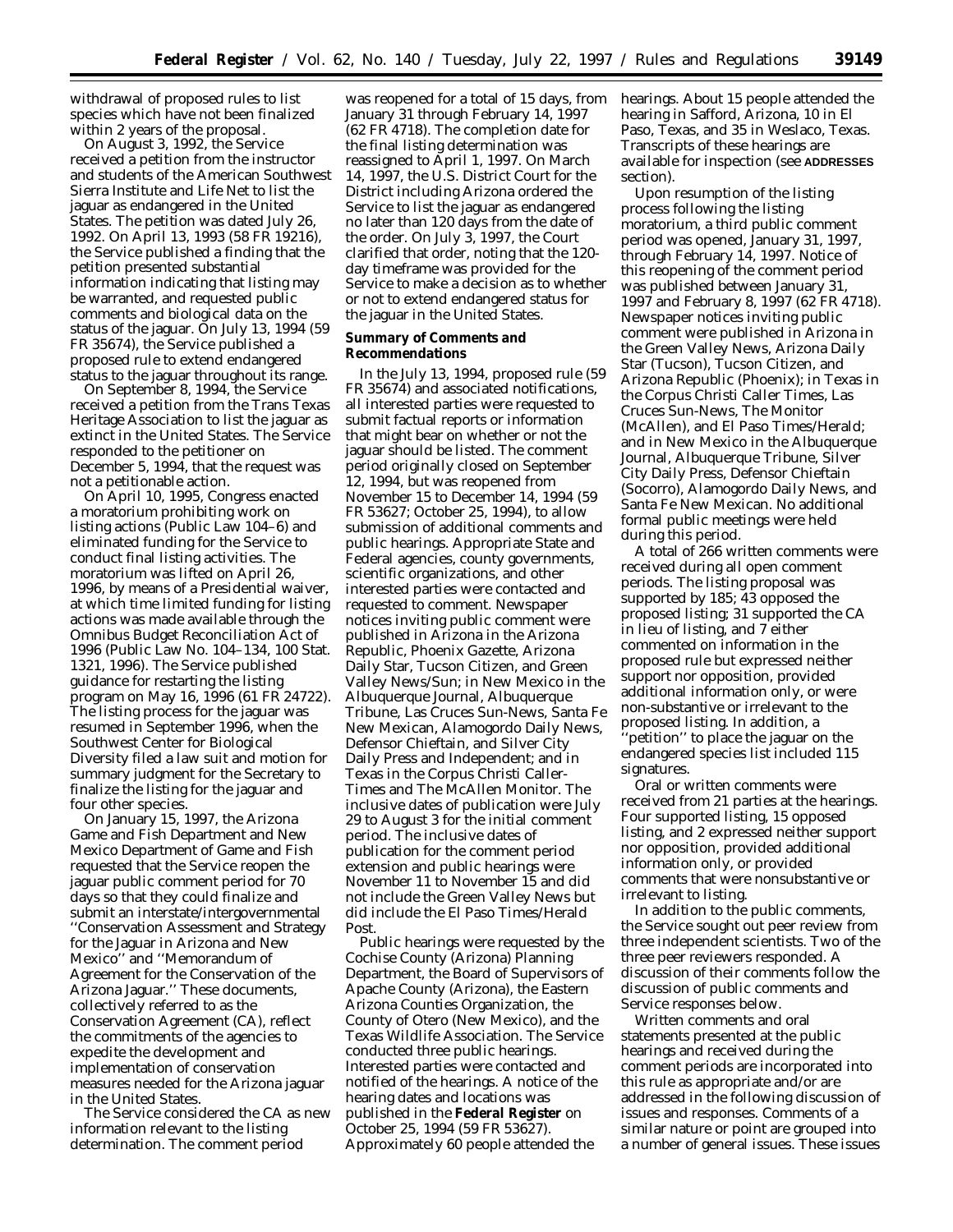and the Service's response to each are discussed below.

*Issue 1:* The jaguar is not native to the United States. The assumption by the Service that the historical range includes the United States is not borne out by the historical record. The United States was merely peripheral to the historic range. The species was never more than wandering individuals that occasionally crossed the border into the United States. The native jaguar is extirpated from the United States. Only the State of Arizona has had alleged reports of jaguars. No breeding population of the jaguar exists in the United States. The likelihood of establishing a breeding population would be impossible because of previous habitat modification and distances of breeding populations from the United States. Suitable habitat, even for random wanderings, no longer exists. That is why visits were rare in the 1900's and why the visits resulted in the demise of the stray. It is incumbent upon the Service to provide evidence that the jaguar was a breeding species in the United States.

*Service response:* As discussed in the ''Summary of Factors Affecting the Species,'' the Service believes that the jaguar is native to the United States. The evidence strongly indicates that the historical range of the jaguar included portions of the southwestern United States. The jaguar is not extirpated from the United States as indicated by continuing reports and documentation of individuals in Arizona. The most recent observation was made in late 1996 from Arizona and New Mexico.

The issue of whether a breeding population is wholly supported within the United States is not relevant. The fact that individuals occur in the United States warrants their consideration for listing, evaluation of relevant threats, and development of appropriate conservation considerations.

*Issue 2:* The Service should list the jaguar as extinct in the United States and herewith is a petition for such a finding. Another commenter stated the actual scientific evidence that either subspecies of jaguar still exists is lacking. Another commenter stated there appears to be no evidence of subspecies identification of jaguars for California, Louisiana, New Mexico, or Mexico.

*Service response:* As discussed in the section regarding previous Federal action, the Service responded to the petition to list the jaguar as extinct in the United States in a letter dated December 5, 1994 (John Rogers, Fish and Wildlife Service, *in litt.,* 1995). In that letter, the Service stated that it does

not add species to the list of endangered and threatened wildlife and plants as extinct, and therefore, the Service believed that the request was not a petitionable action.

As discussed above, there are two subspecies that are known from, and may occur in, the United States. The reports and records of jaguars in Arizona, California, and New Mexico are attributable to *Panthera onca arizonensis.* The type locality for this subspecies is in Navajo County, Arizona. The reports and records of jaguars in Louisiana and Texas are attributable to *P. o. veraecrucis.* Although the subspecies designation of the jaguar is not relevant to the listing proposal, the Service has confirmed that *P. o. arizonensis* is in Arizona; the Service believes that *P. o. veraecrucis* may be extant in Texas.

*Issue 3:* There are no scientifically valid records to support the idea that jaguars existed in California in recent centuries. No post-Pleistocene remains have been collected in California, nor in the Colorado River corridor from northern Arizona to the Gulf of California. None of the purported sightings in those areas were made by biologists or reputable naturalists. Early 19th century references in central California were based on hearsay or misidentification. The purported sightings in southern California are not reliable. It is conceivable that individuals wandered into California from Arizona or Mexico historically, given their long-range dispersal ability. However, such events would have been rare

*Service response:* Available information indicates that California was part of the historical range of the jaguar, but no conclusive data exist. The California Department of Fish and Game (R. Jurek, pers. comm. 1996) does not accept these records as valid. Regardless, this rule extends endangered status to the jaguar in the United States throughout its range. Thus, whether or not California is part of the historical range, jaguars that may occur there are protected by the Act.

*Issue 4:* A commenter stated that most of the accounts in the proposal are anecdotal. Another stated there were discrepancies in the number of jaguars taken or killed in Arizona and that it is incumbent upon the Service to provide documentation for the information presented in the proposed rule.

*Service response:* The Service has carefully evaluated the information available regarding the jaguar for accuracy and relevance, whether anecdotal or not. The Service has addressed any discrepancies it has

perceived and made changes where appropriate in this final rule. Many accounts of jaguar occurrence are from the historical literature and field accounts. Reconciling historical information is often complex, so the Service has tried to use the best information available, relying primarily on those aspects of the data which are best substantiated. Finally, this rule includes updated information that definitively documents jaguar occurrences as recently as 1996.

*Issue 5:* One commenter stated that listing of the jaguar will lead to efforts to reintroduce the species. Another commenter stated that until the encroachment of people into these predatory animals' habitat can be stopped, it is not ethical to reintroduce a listed species. Furthermore, there are no areas big enough for reintroduction. Alternatively, another commenter stated the jaguar should be reintroduced in Texas. Places to start should include the Rio Grande River, perhaps in the Big Bend area. The jaguar is a top predator in the food chain and would provide biological control of various ungulates and rodents. The Service should begin a public education program to protect the jaguar and break ground on reintroduction. Another commenter was particularly interested in the prospect of reintroduction of the jaguar to California and other States. Another commenter stated that proper planning is needed for reintroduction.

*Service response:* Depending on the species involved and the situation it faces, reintroduction may or may not be a viable means to reach recovery. The Service has no plans for reintroduction of the jaguar anywhere in the United States. If reintroduction is contemplated at any time in the future it would be the subject of a separate rulemaking.

*Issue 6:* None of the jaguars reported taken in recent times were taken as a result of legal, licensed, sport hunting. Thus, the jaguars reported taken were poached and not hunted.

*Service response:* The accuracy of this statement would depend on the wildlife laws and regulations that were in effect at the time all of the known jaguars were taken. However, the Service acknowledges that the wording in the proposed rule could have been misconstrued to mean jaguars are victims of legal hunting. The appropriate corrections have been made in the text of the final rule.

*Issue 7:* Property rights may be abridged by this action in the States considered by the Service to be part of the historical range. Activities of the Service are adversely affecting people throughout the State of Texas, with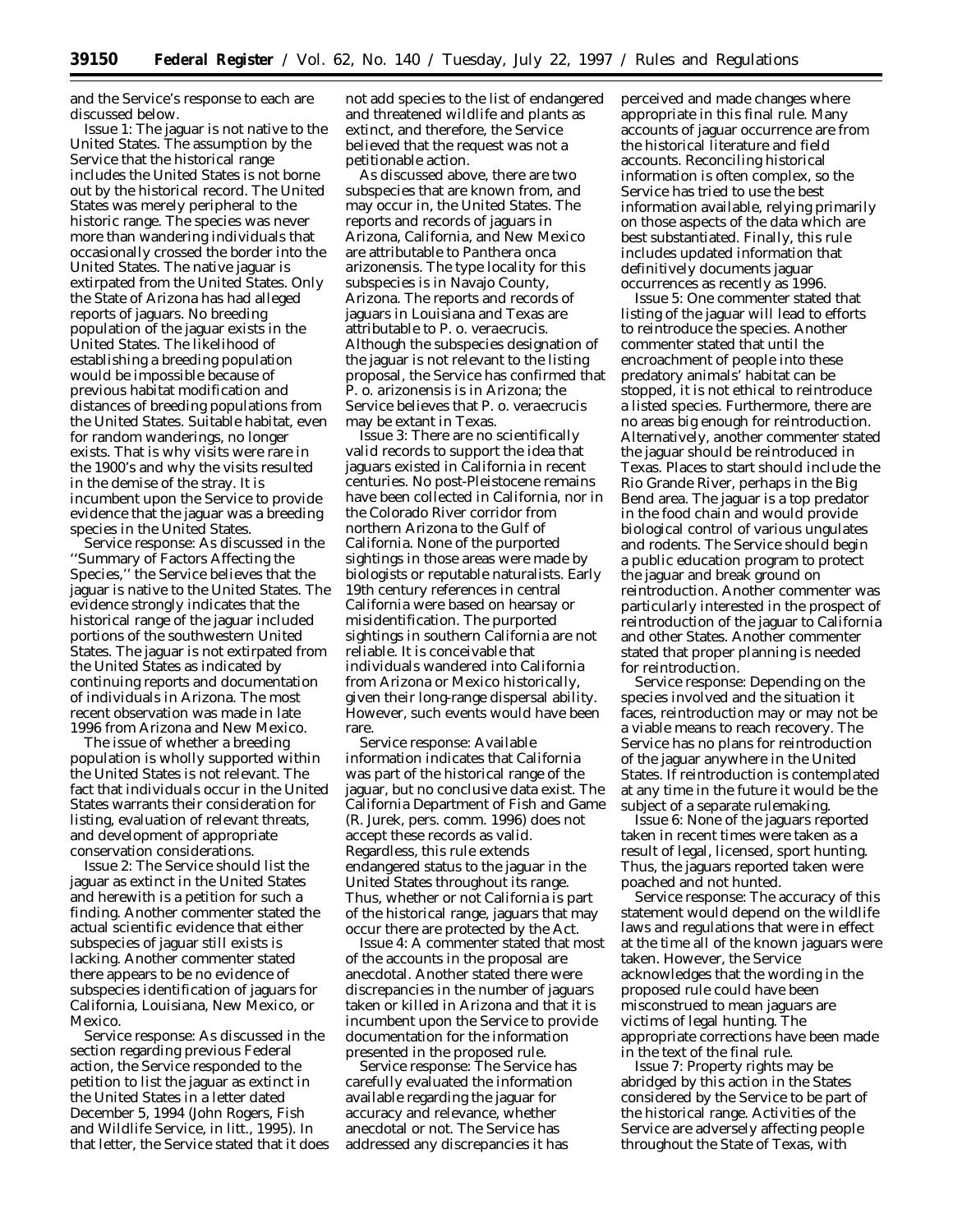little, if any, benefit to the species. The proposed rule is seen as another attempt to further restrict legal hunting and predator control activities. Frivolous listings violate citizens' 9th and 10th amendment rights. Another commenter stated listing would require protection of the jaguar, thereby violating livestock owner's 5th and 14th amendments and civil rights. Will landowners not be subject to aerial inspection? Will the Service not be subject to lawsuits from the Humane Society? Possible acquisition of private property to create habitat for nonexisting or reintroduced jaguars would cause great loss to livestock and all other wild animals in south Texas. Listing of other species (Mexican spotted owl) has resulted in affecting other industries (logging) and actually resulted in further endangering the species. If the jaguar is listed, Federal agencies must comply with section 7 of the Act. Activities that may be affected are clearing of habitat, destruction of riparian areas, fragmentation or blocking of corridors that jaguars may use to cross from Mexico into the United States, and any trapping or animal control activities designed to target the jaguar or other large predators. This is an outrageous blatant attack on the agricultural economies of the States involved. Trapping and animal damage control activities designed to target large predators should not be victims of the listing of the jaguar. These programs have a legitimate function and should not be destroyed on behalf of a phantom species.

*Service response:* Under the Act, listing of species must be considered only on the basis of the best biological information available. Listing decisions cannot be made on the basis of economic factors or possible problems or conflicts that may arise from compliance with section 7 and 9 of the Act. Once listed, however, the Service strives to recover threatened and endangered species in ways that minimize impacts on industry or private citizens. Further discussion of activities that may or may not violate the Act are discussed under the Available Conservation Measures section.

*Issue 8:* No scientific information has been provided to support the argument that the jaguar requires protection in the United States. The proposed rule fails to demonstrate (under the listing factors) that the species is endangered in the United States.

*Service response:* The Service believes that the information regarding the threats to the jaguar in the United States discussed under the five factors indicates that the species merits listing.

*Issue 9:* Jaguars that occur in the United States do not possess the genetics needed to enhance the breeding population.

*Service response:* The Service does not possess relevant information regarding the genetic status of the jaguar in the United States. However, the genetic contribution of all individuals of a declining species may be of great importance. The listing does not depend on the value of the genetic importance of the individuals. However, if, for example, the jaguar was known to suffer from genetic diseases, that could be considered as a factor to list the species.

*Issue 10:* It would be a mistake to select boundaries of protected areas based on the conditions that existed 50– 100 years ago. What is the basis for stating that clearing of habitat may affect the jaguar? The majority of records were from the turn of the century when there was very little of the current mesquite infestation. It is incumbent upon the Service to provide evidence that riparian areas are being destroyed anywhere in the Southwest. If jaguar habitat stretches from 2,000 to 9,000 feet of elevation, a vast swath of both Arizona and New Mexico would be subject to review.

*Service response:* Under this listing action, the Service is not setting any boundaries for protected areas. As a result of this action, the species will be protected under the Act throughout its entire range.

Clearing of habitat could affect jaguars either directly or through effects on its prey. Although listing of the jaguar does not hinge on loss of riparian areas that may be used by jaguars, such loss has occurred and is continuing in the Southwest. As outlined in other sections of this rule, the available scientific literature indicates that jaguars do rely on riparian areas for habitat and movement corridors. However, very little is actually known about the habitat requirements and movement corridors for the jaguar in the United States at the northern periphery of its range. The Service agrees that large areas may have to be considered when evaluating effects of activities on the jaguar. However, very localized activities may actually be judged to have less of an effect on jaguars than if jaguars occupied very narrow habitat areas. As discussed in the Available Conservation Measures section, the Service anticipates few projects will be reviewed under section 7 of the Act because jaguars can be expected to occur in few areas.

*Issue 11:* In Texas, the jaguar is already protected by the State's endangered species law. The State can seek civil restitution for wildlife losses

due to intentional harm or negligence, with the current replacement cost for a jaguar being over \$7,000. It is highly suspect whether Federal protection would be additive, given the number of Texas game wardens (more than 450) and the handful of Federal agents. The Service refuses to recognize any State regulation as adequate, preferring to increase the burden of Federal regulations on all States involved. Protection of the species from the threat of shooting does not require Federal listing; it can be accomplished through hunting regulations and other means. New Service policies provide for increased emphasis on working with State agencies. Texas Wildlife and Parks Department (TWPD) will undertake to develop an interstate cooperative effort similar to the one for the swift fox. If the Service accepts this strategy, it will have the full support and cooperation of TWPD. Another commenter suggested that instead of listing, the Service should work with the States to get their laws strengthened.

*Service response:* As discussed under Factor D, the penalties for violation of the Act are much stronger than any current State provisions. The Service believes that such protection provided by the Act is appropriate for the jaguar. The Service understands that despite an offered \$4,000 reward, the Arizona Game and Fish Department encountered difficulties in obtaining information relevant to a suspected killing of a jaguar in Arizona. In addition to the take prohibition, listing the species under the Act will provide other protection as well (See Available Conservation Measures). In addition, listing provides an appropriate range-wide perspective when considering the species' recovery needs. In absence of other regulatory mechanisms that will adequately protect the jaguar, the Service believes that listing is warranted.

*Issue 12:* The Service is precluded from including the jaguar in the list of United States endangered species because the proposal to list was not acted upon in a timely manner by the Service pursuant to the proposal to list in 1980 (45 FR 49844). The Service failed to complete the listing process in 1982, thereby requiring withdrawal of the proposal. The Service should be precluded from the current proposed action based on the Service's earlier oversight and omissions.

*Service response:* As discussed under Previous Federal Actions, the Service did propose to list the jaguar in the United States in 1980. The proposal was withdrawn in 1982 in accordance with the regulations under the Act in place at that time. That proposal and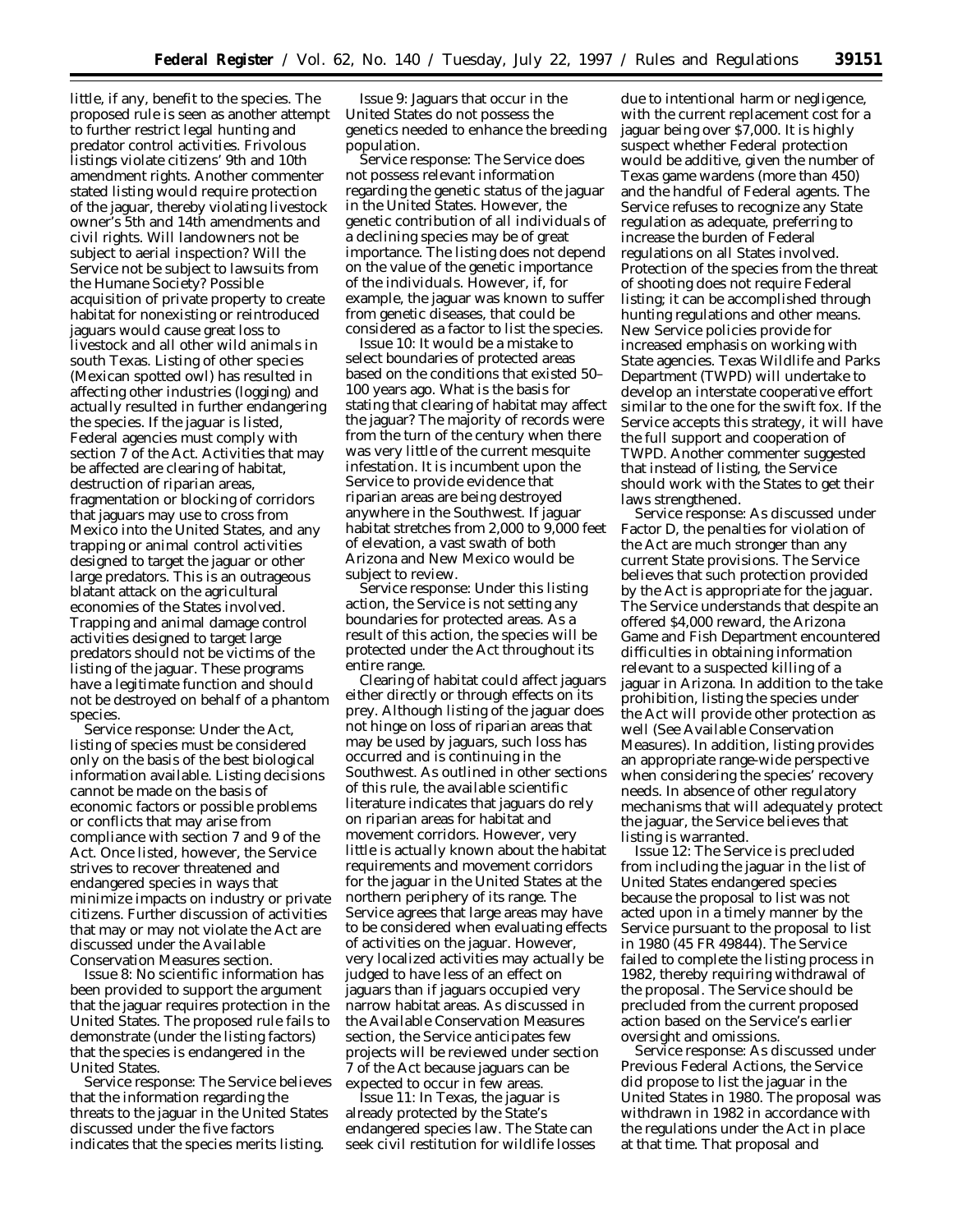withdrawal are not related to the present proposal and do not preclude the Service from proposing or finalizing the current action.

*Issue 13:* There is no benefit to the species from the proposed rule. It is apparent that the intent of the rule is to prohibit certain practices such as trapping and animal damage control within the States involved and to extend Federal control.

*Service response:* The fact that jaguars will be afforded the protections of the Act in the United States is clearly a benefit to the species. Prohibition of practices that affect the jaguar is not the intent of this listing. However, some activities could be affected by the listing, as discussed under Available Conservation Measures.

*Issue 14:* Commenters suggested that livestock losses to jaguars will occur. Jaguars will jeopardize the recreational industry in the Gila Wilderness. Balance of wildlife and the human factor would be completely destroyed. Several commenters expressed uneasiness with the idea of facing or being stalked by a jaguar. Listing would pose a threat to the general public safety, which Arizona counties are charged to protect under Arizona Revised Statutes, Section 11– 806(b).

*Service response:* While not considered as listing factors, the Service does not believe that listing the jaguar will result in losses to the livestock or recreational industries or pose a threat to general public safety.

*Issue 15:* Designation of critical habitat is needed. Recommended areas include the Animas Range in the bootheel of New Mexico and the San Pedro River Valley, Huachuca Mountains, and Santa Cruz Basin in Arizona. Loss of habitat is a primary threat; habitat loss will prevent jaguar recovery and increase its vulnerability to poaching. Because there is no recovery plan, it is essential that critical habitat be designated at the time of listing. The jaguar requires whole landscapes for survival and recovery; additional knowledge about specific natural community preferences in the Southwest are not a prerequisite for determining critical habitat. Designation of large blocks of critical habitat would not aid poachers and should help alert law enforcement to the need for antipoaching surveillance. Why not designate all riparian ways in the Southwest as critical habitat? Critical habitat will help the Service in controlling activities of Animal Damage Control.

*Service response:* The July 13, 1994 (59 FR 35674), proposed rule did not include a proposal for designation of

critical habitat because it was determined not to be prudent. The Service still believes this to be the case. The Service's reasons for a ''not prudent'' determination are discussed under the Critical Habitat section of this final rule.

*Issue 16:* Federal listing would require a recovery plan and later designation of critical habitat. The Service has recognized that such a plan would require importing of jaguars into habitat that must be suitable for its foraging, which is not available in the border areas of the United States with Mexico. What guarantee is there that the Service will not designate critical habitat? What would preclude any organization from petitioning the Service to declare critical habitat for the jaguar?

*Service response:* The jaguar was briefly addressed in a recovery plan for the listed cats of Texas and Arizona (U.S. Fish and Wildlife Service, 1990). Upon listing, it would probably be appropriate to develop a more extensive recovery plan for the species. The existing recovery plan for the listed cats does not recommend importing jaguars.

The July 13, 1994 (59 FR 35674) proposed rule did not include a proposal for designation of critical habitat because it was determined not to be prudent. The Service has no information that critical habitat is prudent. Critical habitat is defined in section 3(5)(A) of the Act as the geographical area on which are found those physical or biological features essential to the conservation of the species. Areas on the periphery of a species range or areas that are only infrequently used by a species often do not exhibit the qualities that would constitute a critical habitat designation. To the extent that identification of habitats that are essential for the recovery of the species rangewide is necessary, the Service would identify these areas as part of the recovery planning process.

*Issue 17:* Listing of the jaguar could have significant impacts on the success of the Service in the lower Rio Grande Valley, and particularly in the Lower Rio Grande Valley National Wildlife Refuge complex. Listing would frustrate rather than benefit efforts for species. While there may be merit in listing, the protection and restoration of habitat in south Texas may be thwarted. It is difficult to get funding to complete the Lower Rio Grande Valley Refuge. Although the species deserves every protection, listing at this time will be counter-productive. Another commenter stated the Act is a serious law intended for serious problems. The Act is not an

animal rights act, and listing the jaguar would be an abuse of the Act.

*Service response:* As stated previously, listing decisions are to be based on the best available scientific and commercial information and the five listing factors discussed in this rule (see Summary of Factors Affecting the Species section). The Service disagrees that listing would preclude management of the species in Texas, and agrees that the Act is a serious law and that its protections should be afforded to a species that has suffered extensive curtailment of its range and is still vulnerable to a variety of threats.

*Issue 18:* The Convention on International Trade in Endangered Species of Wild Fauna and Flora (CITES) provides stiff penalties for illegal importation. This law should be effective against ''canned hunts.''

*Service response:* CITES is an international treaty that regulates trade (import/export) in wildlife between countries. CITES does not, however, address activities with wildlife that occur within the United States. So although CITES regulates international trade in jaguars, it offers no protection to the jaguar from ''canned'' or baited hunts. (See Factor D for further information on CITES.) Certain State penalties do apply to the jaguar that may be enforced by the Federal government under the Lacey Act. In the case of transportation across State lines of an illegally obtained jaguar, the Lacey Act would apply.

*Issue 19:* The Service has not analyzed, under section 7 of the Act, impacts to the ocelot, jaguarundi, Attwater's prairie chicken, and whooping crane that could result from the introduction of exotic jaguars from Mexico. How would the jaguar not impact prey sources of both ocelot and jaguarundi? What would keep the jaguar from preying on the previously mentioned species? How will exotic jaguars not introduce disease?

*Service response:* Section 7 consultations are not conducted for rules proposing or listing species as threatened or endangered under the Act. Section 7 of the Act applies to those actions that may affect listed species. Listing a species would not be expected to have an adverse affect on any other listed species. If any future Federal actions associated with a listed species may affect another listed species, such as a recovery activity, then a section 7 consultation would be required for that action at the time it is proposed. (See Issue 5 for further information on reintroduction.)

*Issue 20:* A commenter requested that an environmental impact statement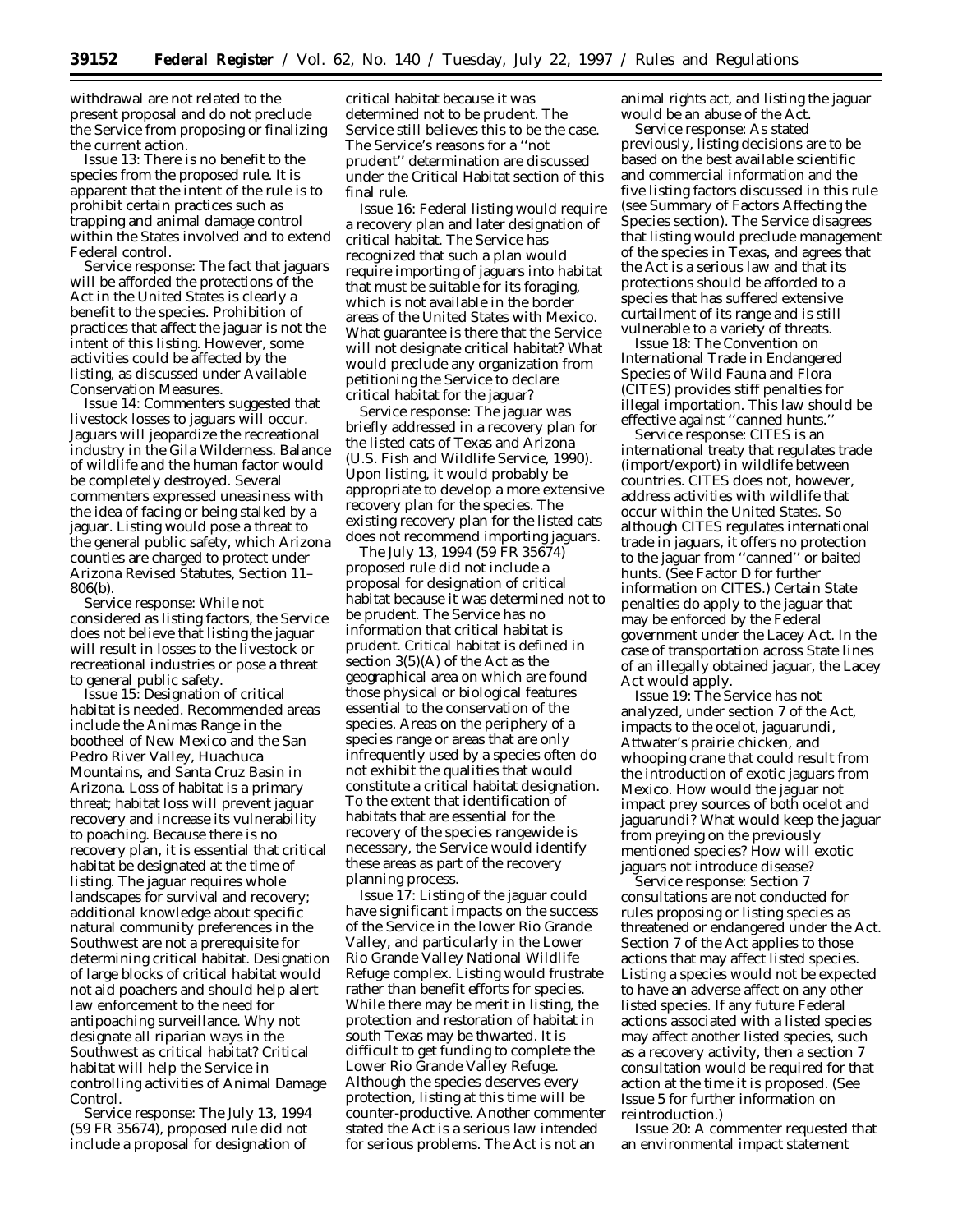(EIS) be done before publication of a final rule and that the EIS consider sitespecific areas, not the region as a whole. Another commenter stated that the Service needs to study how the listing may affect the social, economic, and human environment. The public involvement process should be designed to address concerns, to answer questions, and to exchange information. Legal, custom, and cultural concerns can be addressed only with adequate notice and time to prepare. Another commenter stated that public notification was not sufficient for the public hearings. Commenters requested that more hearings be held, especially in rural counties. Another commenter suggested a hearing be held in Dallas/ Fort Worth or Austin based on the assumption that the wildlife of the United States belongs to all people, not just to those in the areas that are involved.

*Service response:* As the proposed and final rules state (see National Environmental Policy Act section), the Service has determined that an environmental assessment, as defined under the authority of the National Environmental Policy Act of 1969, need not be prepared in connection with regulations adopted pursuant to section 4(a) of the Act. Additionally, the Act precludes addressing the social, economic, and human environment when deciding to list a species.

The April 13, 1993 (58 FR 19216), notice announcing the 90-day finding on the petition to list the species requested public comments and biological data on the status of the jaguar from any and all interested or knowledgeable parties. On July 13, 1994, (59 FR 35674) the Service published a proposed rule to extend endangered status to the jaguar in the United States. Again, the Service sought biological data and comments from the public. In addition, as recounted in the Background section, three public hearings were conducted by the Service as another avenue to obtain relevant information. The Service believes that it has provided interested parties opportunity to present any relevant information.

*Issue 21:* Listing of the jaguar is not necessary since the conservation intent of the Act has been addressed through the CA. The Arizona Game and Fish Department and New Mexico Department of Game and Fish have coordinated the development of an interstate/intergovernmental ''Conservation Assessment and Strategy for the Jaguar in Arizona and New Mexico'' and ''Memorandum of Agreement for the Conservation of the

Arizona Jaguar.'' These documents, collectively referred to as the Conservation Agreement (CA), reflect the commitments of the agencies to expedite the development and implementation of conservation measures needed for the Arizona jaguar in the United States in order to meet the conservation intent of the Act and preclude the need for listing. The primary feature of the CA is the designation of the Jaguar Conservation Team and coordination and implementation of conservation measures through the cooperation of State, Federal, Tribal, and other governmental agencies, and partnerships with private landowners and organizations.

The CA addresses the fact that the conservation of the jaguar and its habitat in Arizona and New Mexico is linked to key Federal and private land ownership patterns, identifies both short and longterm objectives, and sets various time frames to complete species and habitat activities. The State wildlife agencies will reallocate funds and personnel to implement this CA, or will aggressively seek new funds for implementation. The CA addresses risks to the survival and recovery of the Arizona jaguar in the United States through a combination of measures. These measures include: (a) Gathering and disseminating information on status, biology (including habitat use), and management needs; (b) identifying habitat suitable for population maintenance or expansion in Arizona and New Mexico; (c) allowing for management flexibility; (d) creating strong private-public partnerships; and (e) developing stronger legal disincentives for unlawful take. The State wildlife agencies have committed to implementation of the CA regardless of the listing status of the species.

*Service Response:* The Service acknowledges the conservation benefits of the CA and the lead role of the State wildlife agencies in the conservation and recovery of wildlife species within their respective States. Through implementation of the CA there should be many positive benefits to jaguar conservation. However, the efforts under the CA are based on voluntary participation and it will take time to realize these benefits to the level in which the jaguar is no longer in danger of extinction through all or a portion of its range. As long as the species' status meets the regulatory definition of endangered, the Service has the statutory responsibility to list the species based on biological considerations and analysis of threats. The CA developed to this point in time

will serve as the template for those protections that will be necessary for the conservation and recovery of the species subsequent to its listing.

*Issue 22:* Texas Parks and Wildlife Department evaluated the status of the jaguar in that State and determined that, due to habitat fragmentation, there was no longer any potential for the jaguar to exist in Texas. Therefore, Texas Parks and Wildlife stated there was neither the need to federally list nor to develop a CA for the jaguar in Texas.

*Service Response:* Extirpation of a species from an area lends evidence to a determination that a species' conservation status has declined range wide and that listing is appropriate.

*Issue 23:* The Act has not been reauthorized, therefore, the Act is no longer extant. Also, we live in a democracy. Do the majority of the people want the jaguar listed? Another commenter stated that there is no need for endangered species listings. They are a waste of time and money and are based on pseudo-science.

*Service response:* Although Congress has not reauthorized the Act, it continues to appropriate funds for its implementation. The Service, by authority of the Secretary of the Interior, is still responsible for implementing the Act. According to the Act, listing decisions are based on the best scientific and commercial information available.

# **Summary of the Opinions of Independent Peer Reviewers**

Three independent reviewers were contacted by the Service during the comment period in order to obtain their comments, data, and opinions regarding the pertinent scientific or commercial data and assumptions relating to taxonomy, population status, and biological and ecological information on the jaguar. The reviewers were E. Lendell Cockrum (University of Arizona), David S. Maehr (Endangered Cats Recovery Team), and Michael E. Tewes (Caesar Kleberg Wildlife Research Institute, Texas A&M University). Responses were received from two of the three reviewers.

One reviewer stated that because they are secretive, the status of the jaguar in the United States is based largely on speculation. While some of this speculation suggests some low level of reproduction may have occurred in parts of the Southwest, it is more likely that most of these animals represented dispersers or only sporadic breeders. Such a pattern is to be expected at the fringe of a species' range where habitat conditions, by definition, are suboptimal relative to the center of its range. That does not mean such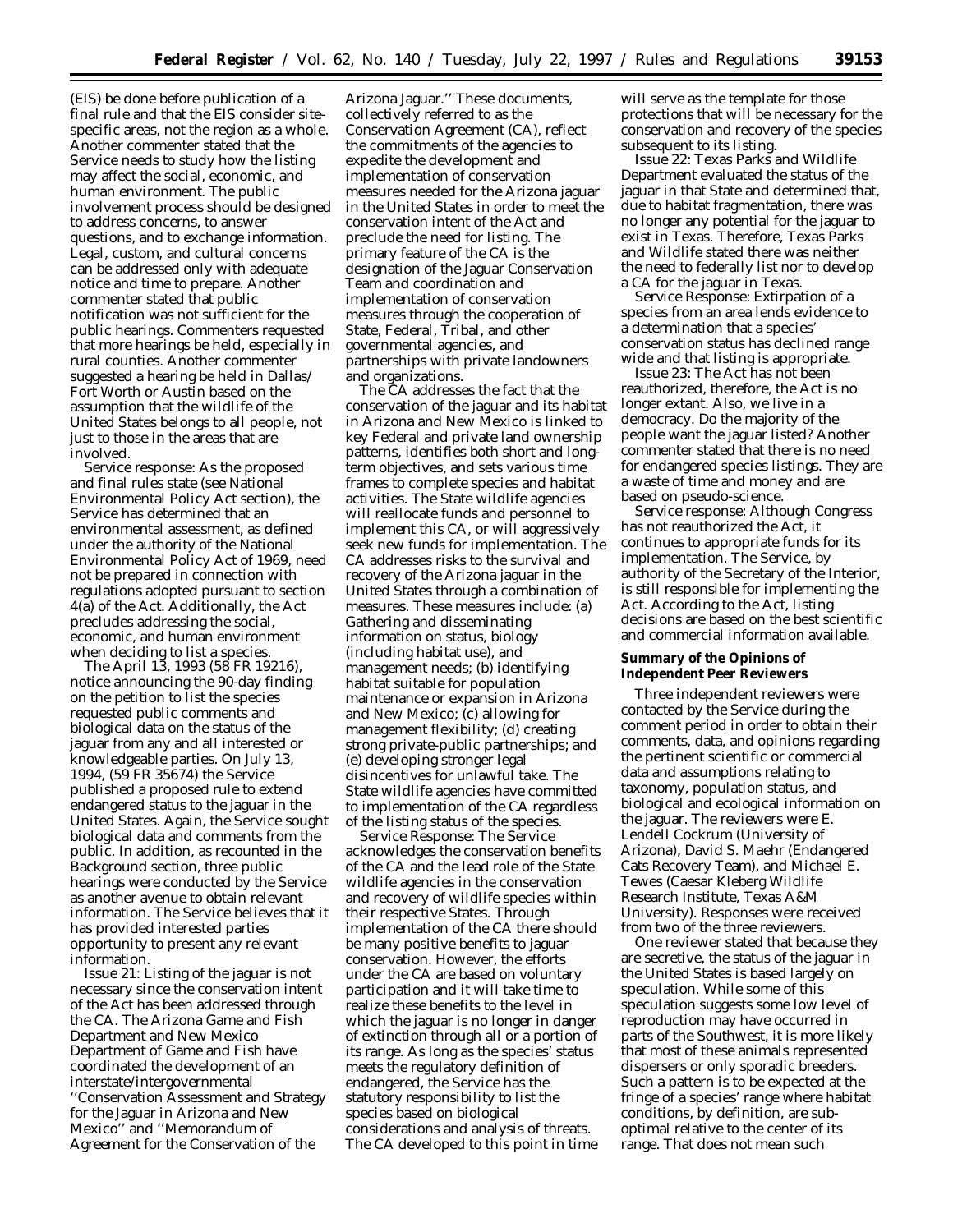individuals are unimportant. They occupy habitat that serves as a buffer to zones of regular reproduction, and they are potential colonizers of vacant range. Such areas are important to maintaining normal demographics and allowing for the possibility of range expansion as environmental conditions improve.

Because knowledge of jaguar distribution and ecology involves much speculation, there is no way to ascertain key elements of its habitat. However, every effort should be made to describe the ecology of jaguars in northern Mexico in order to understand where some of the records originated and how individuals are finding their way to and from the United States. Corridors and other patches of forest cover may indeed be critical to the jaguar's continuance and possible range expansion in the United States. Work must begin on describing jaguar habitat requirements and dispersal characteristics through sign surveys and, eventually, telemetry studies of the breeding population closest to the United States. Enlisting the owners of significant tracts of private land supporting endangered cats will be essential to jaguar conservation if not all potential jaguar habitat is already on public land that can be managed for them. Involving property owners very early in the process will pay tremendous dividends down the road. Jaguar recovery has much to gain from ranch owners in the southwest.

Another reviewer commented that wide-ranging, large carnivores such as the jaguar travel long distances within their home range and often use a wide variety of habitats. Simple occurrence of a jaguar in a particular habitat does not necessarily convey information about the quality of that particular habitat type. Because there are no ecological studies indicating habitat preferences of jaguars within the United States, an accurate description of important habitats would be almost impossible.

# **Summary of Factors Affecting the Species**

After a thorough review and consideration of all information available, the Service has determined that the jaguar should be classified as an endangered species in the United States. Procedures found at section 4(a)(1) of the Act and regulations implementing the listing provisions of the Act (50 CFR part 424) were followed. A species may be determined to be endangered or threatened due to one or more of the five factors described in section 4(a)(1). These factors and their application to the jaguar (*Panthera onca*) are as follows:

A. *The present or threatened destruction, modification, or curtailment of its habitat or range.* Clearing of habitat, destruction of riparian areas, and fragmentation or blocking of corridors may prevent jaguars from recolonizing previously inhabited areas. Although there is currently no known resident population of jaguars in the United States, wanderers from Mexico may cross the border and take up residency in available habitat. (See Issue 10 for further information.)

B. *Overutilization for commercial, recreational, scientific, or educational purposes.* In Arizona, the jaguar's gradual decline was concurrent with predator control associated with the settlement of land and the development of the cattle industry (Brown 1983, U.S. Fish and Wildlife Service 1990). Lange (1960) summarized the jaguar records from Arizona known up to that time. Between 1885 and 1959, the reports consisted of 45 jaguars killed, 6 sighted, and 2 recorded by evidence such as tracks and/or droppings.

Brown (1991) related that the accumulation of all known records indicated a minimum of 64 jaguars were killed in Arizona after 1900. When plotted at 10-year intervals, records of jaguars reported killed in Arizona and New Mexico between 1900 and 1980 demonstrated a ''decline characteristic of an over-exploited resident population'' (Brown 1983). Brown (1983) argued that if the jaguars killed during this period originated in Mexico, the numbers of killings should not suggest a pattern but should rather be irregular and erratic.

Bailey (1905) listed seven reports of jaguars killed in Texas between 1853 and 1903. Schmidly (1983) reported another jaguar shot in Mills County in 1904. Taylor (1947) mentioned a jaguar killed near Lyford, Willacy County, in 1912. Brown (1991) indicated jaguars were common in Texas until 1870. The last reports from Texas were of individuals killed in 1946 (San Benito, Cameron County) and 1948 (Kleburg County). Nowak (1975) identified killing of jaguars for commercial sale of their furs as a factor in the extermination of a substantial resident population in central Texas during the late 19th century.

Although the demand for jaguar pelts has diminished, it still exists along with the business of illegal hunting of jaguars. In 1992, Arizona Game and Fish Department personnel infiltrated a ring of wildlife profiteers. That operation resulted in the March 1993, seizure of three jaguar specimens, of which one was allegedly taken from the Dos

Cabezas Mountains in Arizona in 1986. Two of the specimens had been covertly purchased from the suspects. During the investigation, several ties to Mexico jaguar hunting were discovered. Hounds bred and trained in the United States were sold to Mexican nationals for the purpose of hunting jaguars. Also, Mexican nationals prosecuted by the Service in 1989 for illegally importing jaguar pelts into the United States were continuing the practice of providing jaguar hunts in Mexico (Terry B. Johnson, Arizona Game and Fish Department, *in litt.,* 1993).

C. *Disease or predation.* The Service is unaware of any known diseases or predators that threaten the jaguar at this time.

D. *The inadequacy of existing regulatory mechanisms.*

# **State Regulations**

Jaguars are being considered for inclusion on the Arizona Game and Fish Department's list of ''Wildlife of Special Concern,'' and were included on its previous list of ''Threatened National Wildlife of Arizona.'' In general, violations of Arizona Game and Fish Laws (Arizona Game and Fish Department 1991) are class 2 misdemeanors. The Arizona Game and Fish Commission may, through criminal prosecution, seek to recover a maximum of \$750 for each endangered species unlawfully taken, wounded, or killed. Special depredation permits may be issued for jaguars.

Under the California Code of Regulations, it is prohibited to import, transport, or possess jaguars. According to California Fish and Game Code, Section 12011, such acts carry a maximum penalty of a \$30,000 fine, 1 year in jail, or both.

In Louisiana the jaguar receives no official protection from the State (Fred Kimmel, Louisiana Department of Wildlife and Fisheries, pers. comm., 1993).

In New Mexico, the jaguar is considered a ''restricted species'' on the State's list of endangered species and subspecies. It is unlawful to take, possess, transport, export, process, sell, or offer for sale a jaguar in New Mexico. Violations are a misdemeanor and, upon conviction, a person shall be fined \$1,000 and imprisoned from 30 days to 1 year.

The jaguar is listed as threatened by the State of Texas. It is unlawful to take, possess, transport, export, process, sell or offer for sale, or ship jaguars in Texas. However, some of the above actions may be allowed for zoological gardens, and scientific, commercial, and propagation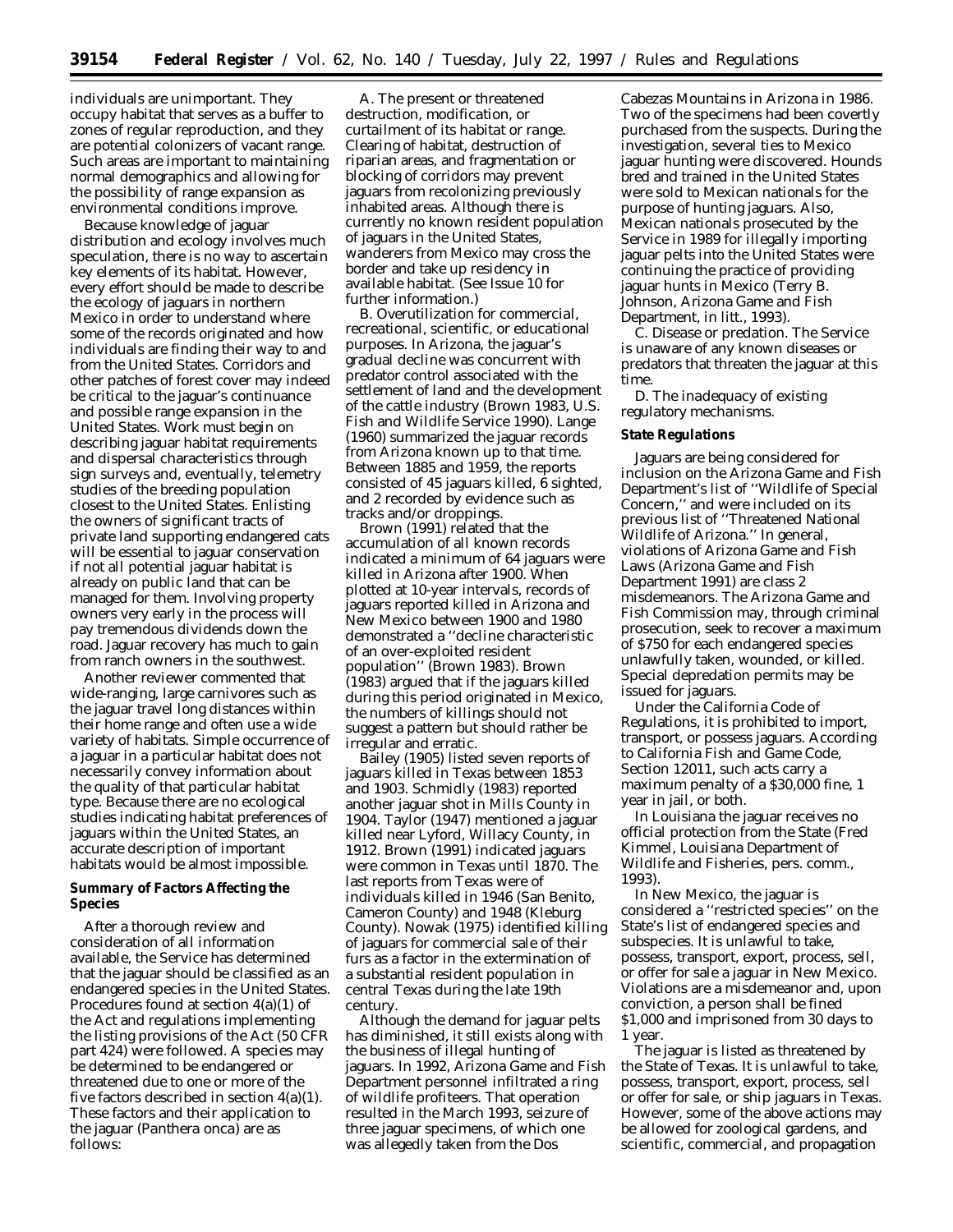purposes with the proper permits. A first violation of the regulations or a permit is a Texas Parks and Wildlife Code C misdemeanor which carries a fine of \$25 to \$500 (Capt. Harold Oates, Texas Parks and Wildlife, pers. comm., 1994).

In summary, although some States provide limited protection to the jaguar, illegal taking continues to occur. None of the State penalties for illegal taking are as stringent as the \$50,000 fine and/ or 1 year in jail provided for endangered species under the Act. Thus, listing the species under the Act results in protective measures beyond those provided by the States.

#### **Federal Protection**

Prior to this final rule, the jaguar was listed under the Act as an endangered species only from Mexico southward to include Central and South America. It was not listed in the United States. Jaguars which may have occurred in, or immigrated into, the United States were not protected by the Act.

On July 1, 1975, the jaguar was included in Appendix I of CITES. CITES is a treaty established to prevent international trade that may be detrimental to the survival of plants and animals. Generally, both import and export permits are required from the importing and exporting countries before an Appendix I species may be shipped, and Appendix I species may not be exported for primarily commercial purposes. CITES permits may not be issued if the export will be detrimental to the survival of the species or if the specimens were not legally acquired. However, CITES does not prohibit the act of taking, possessing, or transporting a jaguar within the United States and its territories.

The subspecies *Panthera onca veraecrucis*, with historical range in Texas and eastern Mexico, is designated by the United States government as a peripheral animal of concern in a provisional list for the Annex of the Convention on Nature Protection and Wildlife Preservation in the Western Hemisphere (Nowak, pers. comm., 1992). *Panthera onca arizonensis* is not so designated. This Convention, as implemented by Sections 2 and 8(A) of the Act, does not require the protection of species listed. Therefore, neither *P*. *o*. *veraecrucis* nor *P*. *o*. *arizonensis* are currently protected.

E. *Other natural or manmade factors affecting its continued existence.* M–44 ejector devices with cyanide capsules are used by the Animal Plant and Health Inspection Service, Animal Damage Control and may be of threat to the

jaguar (Terry B. Johnson, Arizona Game and Fish Department, *in litt*., 1993). Jaguars may also be victims of traps targeting other predators such as bears and cougars.

The Service has carefully assessed the best scientific and commercial information available regarding the past, present, and future threats faced by this species in determining to make this rule final. Based on this evaluation, the preferred action is to list the jaguar (*Panthera onca*) as endangered throughout its range. The lack of protection under the Act for jaguars in the United States was due to an uncorrected technicality, rather than to any scientific information that jaguars do not require protection. A decision to take no action would exclude the jaguar in the United States from needed protection pursuant to the Act. A decision to extend only threatened status would not adequately express the drastic distributional decline of the species and the continued jeopardy of any individuals in the United States. Therefore, no action or listing as threatened would be contrary to the intent of the Act.

# **Critical Habitat**

Section 4(a)(3) of the Act, as amended, requires that, to the maximum extent prudent and determinable, the Secretary propose critical habitat at the time the species is proposed to be endangered or threatened. The Service finds that designation of critical habitat is not prudent for this species. The Service's regulations (50 CFR  $424.12(a)(1)$  state that designation of critical habitat is not prudent when one or both of the following situations exist: (1) The species is threatened by taking or other human activity, and identification of critical habitat can be expected to increase the degree of such threat to the species; or (2) such designation of critical habitat would not be beneficial to the species.

As discussed in factor ''B'' above, a primary threat to the jaguar in the United States is from taking. Jaguars are still in demand for hunts and as trophies and pelts. A jaguar in Arizona was hunted and killed in 1986 approximately 1 year after it was known to be in the area and photographs confirmed another jaguar in New Mexico during 1996. Publication of detailed critical habitat maps and descriptions in the **Federal Register** would likely make the species more vulnerable to activities prohibited under section 9 of the Act. In addition, since the primary threat to the species in the United States is direct taking rather than habitat destruction, designation of

critical habitat would not lessen, and may increase, the primary threat to the jaguar. Appropriate parties and landowners have been notified of the location and importance of protecting this species' habitat. Identification of this species' habitat preferences will be addressed through the recovery process. Therefore, it is not prudent to designate critical habitat for the jaguar.

#### **Available Conservation Measures**

Conservation measures provided to species listed as endangered or threatened under the Act include recognition, recovery actions, requirements for Federal protection, and prohibitions against certain practices. Recognition through listing encourages and results in conservation actions by Federal, State, and private agencies, groups, and individuals. The Act provides for possible land acquisition and cooperation with the States and authorizes recovery plans for all listed species. The protection required of Federal agencies and the prohibitions against taking and harm are discussed, in part, below.

Section 7(a) of the Act, as amended, requires Federal agencies to evaluate their actions with respect to any species that is proposed or listed as endangered or threatened and with respect to its critical habitat, if any is being designated. Regulations implementing this interagency cooperation provision of the Act are codified at 50 CFR part 402. Section 7(a)(4) requires Federal agencies to confer informally with the Service on any action that is likely to jeopardize the continued existence of a proposed species or result in destruction or adverse modification of proposed critical habitat. If a species is subsequently listed, section 7(a)(2) requires Federal agencies to ensure that activities they authorize, fund, or carry out are not likely to jeopardize the continued existence of such a species or to destroy or adversely modify its critical habitat. If a Federal action may affect a listed species or its critical habitat, the responsible Federal agency must enter into consultation with the Service. Federal actions that may affect the jaguar include clearing of habitat known to have been occupied by jaguars and trapping or animal control activities targeting the jaguar or other large predators.

The Act and its implementing regulations set forth a series of general trade prohibitions and exceptions that apply to all threatened wildlife. The prohibitions, codified at 50 CFR 17.21 and 17.31, in part, make it illegal for any person subject to the jurisdiction of the United States to take (includes harass,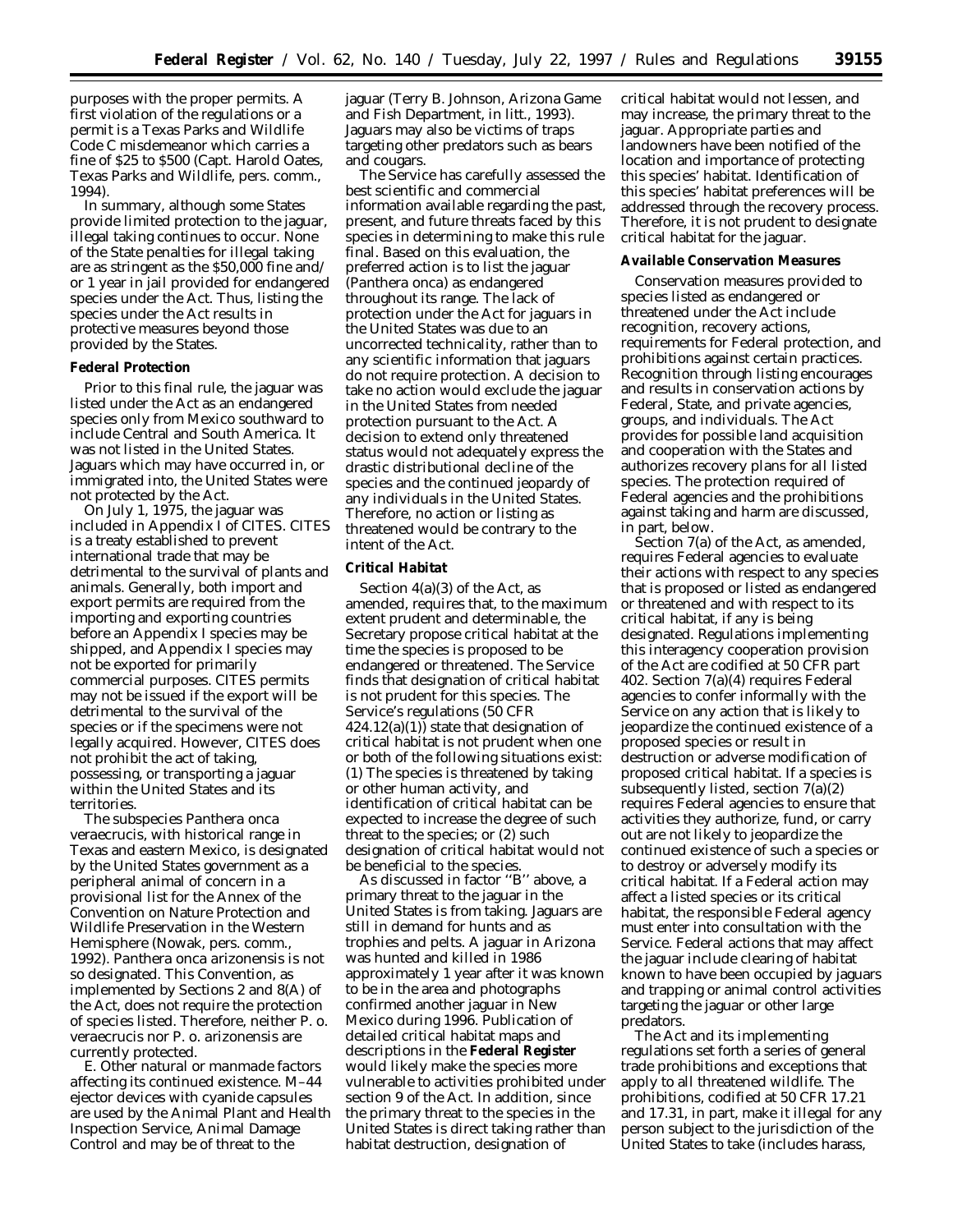harm, pursue, hunt, shoot, wound, kill, trap, or collect; or to attempt any of these), import or export, ship in interstate commerce in the course of commercial activity, or sell or offer for sale in interstate or foreign commerce any listed species. It is also illegal to possess, sell, deliver, carry, transport, or ship any such wildlife that has been taken illegally. Certain exceptions apply to agents of the Service and State conservation agencies.

The prohibitions of section 9 will not apply to jaguars which were held in captivity or a controlled environment on December 28, 1973, or the date of this publication, provided that such holding and any subsequent holding of such jaguars was not in the course of a commercial activity. For clarification, the pre-Act date is the date of publication of the final rule listing the species; the jaguar will have two pre-Act dates depending upon its origin. The Service considers jaguars currently held in captivity in the United States to of originated from parental stock outside of the United States and, thus, their pre-Act date is December 28, 1973. Jaguars legally obtained in the United States from the wild could be considered to be pre-Act if obtained on or prior to the date of this rulemaking and not held in the course of a commercial activity.

Permits may be issued to carry out otherwise prohibited activities involving endangered wildlife species under certain circumstances. Regulations governing permits are at 50 CFR 17.22. Such permits are available for scientific purposes, to enhance the propagation or survival of the species, and/or for incidental take in connection with otherwise lawful activities. Requests for copies of the regulations regarding listed wildlife and inquiries about prohibitions and permits may be addressed to the Service's Southwest Regional Office, P.O. Box 1306, Albuquerque, New Mexico, 87103 (505/ 248–6666).

It is the policy of the Service (59 FR 34272) to identify to the maximum extent practicable those activities that would or would not constitute a violation of section 9 of the Act at the time of listing. The intent of this policy is to increase public awareness of the effect of listing on proposed or ongoing activities. The Service believes that, based on the best available information, the following actions will not result in a violation of section 9, provided these activities are carried out in accordance

with any existing regulations and permit requirements:

1. Normal ranching activities, except predator control targeting large cats which results in inadvertent trapping or mortality of a jaguar.

2. Habitat clearing, except in areas where jaguars are known to exist or have been known to exist.

3. Fencing or other property delineation.

4. If, when using dogs to tree mountain lions, a jaguar is inadvertently chased and/or treed by the dogs, so long as the dogs are called off upon realization that a jaguar is being chased.

The following activities would likely violate section 9 of the Act:

1. Any activity specifically prohibited by the Act (e.g., shooting, hunting, trapping, etc.)

2. Intentional clearing or destruction of habitat known to be occupied by jaguars.

3. Any activities that fall within the definition of harass and harm. The Service has defined the terms harass and harm as follows: Harass means an intentional or negligent act or omission which creates the likelihood of injury to wildlife by annoying it to such an extent as to significantly disrupt normal behavior patterns which include, but are not limited to, breeding, feeding, or sheltering. Harm has been defined as an act which actually kills or injures wildlife. Such acts may include significant habitat modification or degradation when it actually kills or injures wildlife by significantly impairing essential behavioral patterns including breeding, feeding or sheltering.

4. Predator control activities targeting large cats that trap, kill, or otherwise injure jaguars.

Contacts have been identified to assist the public in determining whether a particular activity would be prohibited under section 9 of the Act. In Arizona, contact the Field Supervisor in Phoenix (see **ADDRESSES** section). In California, contact the Field Supervisor, Carlsbad Field Office, 2730 Loker Avenue West, Carlsbad, California 92008 (619/431– 9440). In Louisiana, contact the Field Supervisor, Lafayette Field Office, 825 Kaliste Saloom, #102, Lafayette, Louisiana 70508 (318/264–6630). In New Mexico, contact the Supervisor, Ecological Services Field Office, 2105 Osuna Road NE., Albuquerque, New Mexico 87113 (505/761–4525). In Texas, contact the Supervisor, Ecological Services Field Office, 10711 Burnet

Road, Suite 200, Hartland Bank Building, Austin, Texas 78758 (512/ 490–0057).

# **National Environmental Policy Act**

The Service has determined that Environmental Assessments and EIS's, as defined under the authority of the National Environmental Policy Act of 1969, need not be prepared in connection with regulations adopted pursuant to section 4(a) of the Act, as amended. A notice outlining the Service's reasons for this determination was published in the **Federal Register** on October 25, 1983 (48 FR 49244).

## **Required Determinations**

The Service has examined this regulation under the Paperwork Reduction Act of 1995 and found it to contain no information collection requirements.

#### **References Cited**

A complete list of all references cited herein is available on request from the Field Supervisor, Arizona Ecological Services Field Office (see **ADDRESSES** section).

*Author:* The primary authors of this final rule are William Austin and Bruce Palmer of the Arizona Ecological Services Field Office (see **ADDRESSES** section).

#### **List of Subjects in 50 CFR Part 17**

Endangered and threatened species, Exports, Imports, Reporting and recordkeeping requirements, and Transportation.

#### **Regulation Promulgation**

Accordingly, part 17, subchapter B of chapter I, title 50 of the Code of Federal Regulations, is amended as set forth below:

# **PART 17—[AMENDED]**

1. The authority citation for part 17 continues to read as follows:

**Authority:** 16 U.S.C. 1361–1407; 16 U.S.C. 1531–1544; 16 U.S.C. 4201–4245; Pub. L. 99– 625, 100 Stat. 3500, unless otherwise noted.

2. Section 17.11(h) is amended by revising the entry for ''Jaguar'' under MAMMALS in the List of Endangered and Threatened Wildlife to read as follows:

**§ 17.11 Endangered and threatened wildlife.**

\* \* \* \* \* (h) \* \* \*